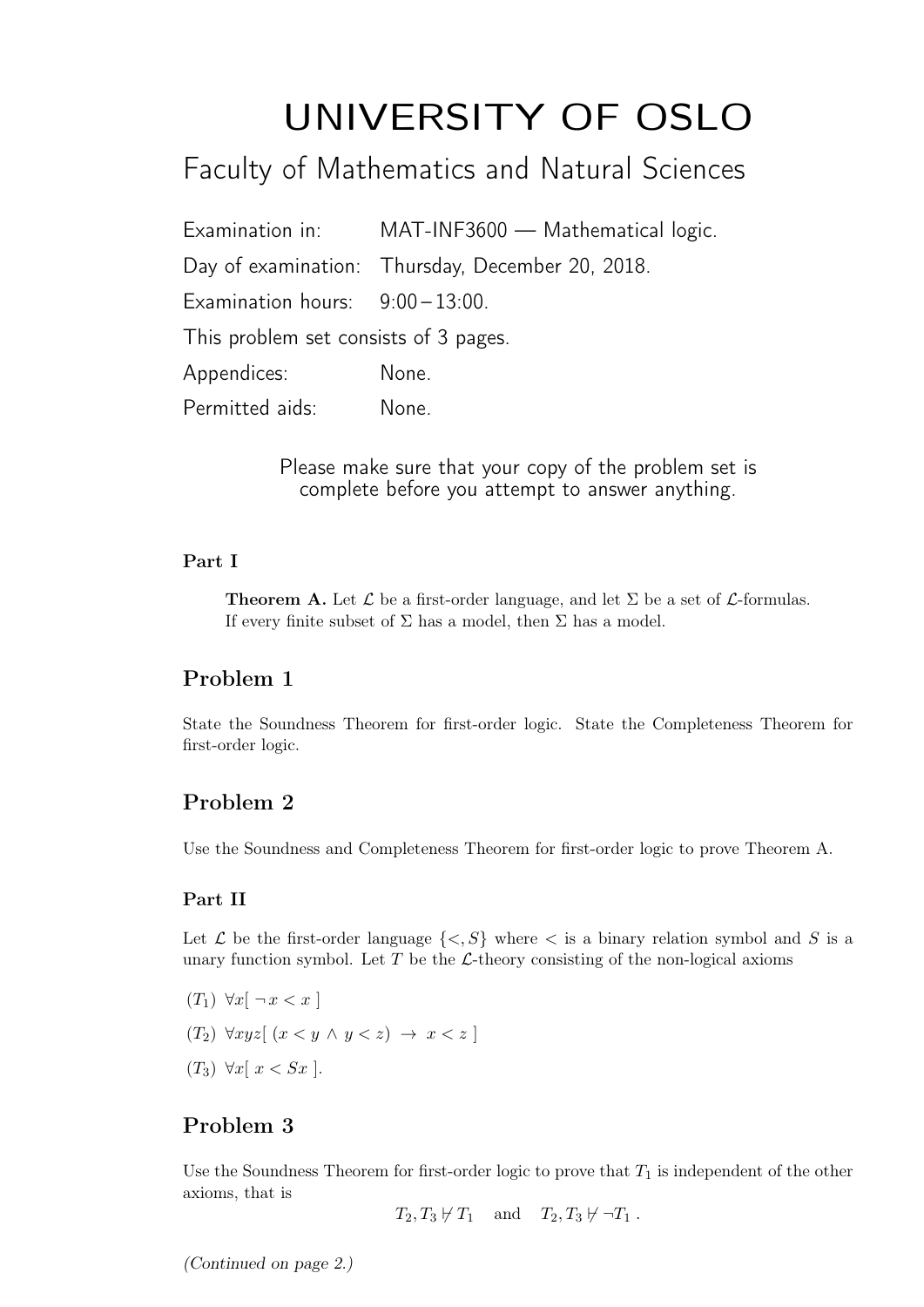# Problem 4

Is T a consistent theory? Justify your answer.

### Problem 5

Give a T-deduction of  $\forall x$ [  $\neg Sx \leq Sx$ ]. Give a full deduction. Name all the logical axioms and inference rules involved in the deduction.

# Problem 6

Sketch a T-deduction of  $\forall x$ [  $\neg Sx = x$ ]. Name all the logical axioms and inference rules involved in the deduction.

### Problem 7

Prove that any model for T is infinite.

#### Part III

The first-order language  $\mathcal{L}_{NT}^-$  is  $\{0, S, +, <\}$ . We will use  $\mathfrak{N}$  to denote the standard  $\mathcal{L}_{NT}^$ structure, that is, the structure where (i) the universe is  $\mathbb{N}$ , (ii)  $0^{\mathfrak{N}}$  is 0, (iii)  $S^{\mathfrak{N}}$  is the successor function, (iv)  $+^{\mathfrak{N}}$  is addition and (v)  $<^{\mathfrak{N}}$  is the standard strict ordering of N (note that we do not have multiplication and exponentiation). We will use  $s \neq t$  and  $s \not\leq t$  as shorthand for respectively  $(\neg s = t)$  and  $(\neg s < t)$ .

The non-logical axioms of the  $\mathcal{L}_{NT}^-$ -theory  $N_0$  are given by the axiom schemes (A1), (A2), (A3) and (A4):

$$
s = t \tag{A1}
$$

is an axiom when s and t are variable-free  $\mathcal{L}_{NT}^-$ -terms such that  $\mathfrak{N} \models s = t$ .

 $s \neq t$  (A2)

is an axiom when s and t are variable-free  $\mathcal{L}_{NT}^-$ -terms such that  $\mathfrak{N} \models s \neq t$ .

$$
s < t \tag{A3}
$$

is an axiom when s and t are variable-free  $\mathcal{L}_{NT}^-$ -terms such that  $\mathfrak{N} \models s < t$ .

$$
s \nless t \tag{A4}
$$

is an axiom when s and t are variable-free  $\mathcal{L}_{NT}^-$ -terms such that  $\mathfrak{N} \models s \not\lt t$ .